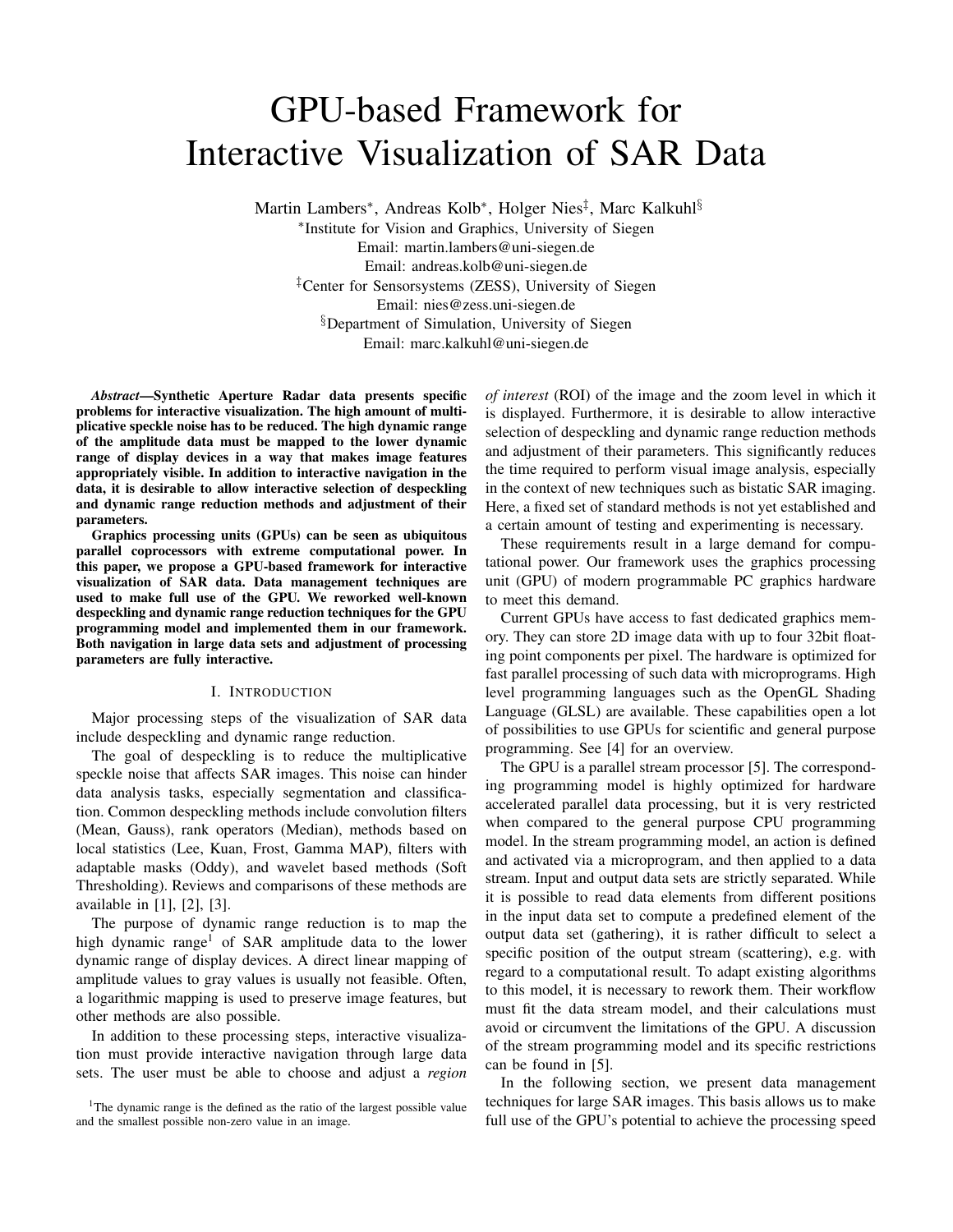

Fig. 1. A tiling pyramid for the SAR raw image represented by the gray rectangle. Each lower level has four times as many tiles as the next higher level, but some of them may be empty (dashed).

that is necessary for interactive visualization and parameter adoption. We then adapt despeckling and dynamic range reduction algorithms to the GPU programming model and show how to implement them in our framework.

# II. FRAMEWORK

Because both the available memory and computing power is limited, it is not feasible to repeat the processing steps for the whole SAR raw image each time a parameter changes. Data management techniques must ensure that only the currently visible part of the image is processed.

# *A. Data Management*

If only a small part of the image is currently displayed, then only that part needs to be processed. If the whole image is displayed, then it will be displayed in a low zoom level because of the fixed display resolution, so that it is sufficient to process a downscaled version of the image. Following this idea, the SAR raw image is divided into tiles of fixed size at different resolution levels in a non-interactive preprocessing step. The result is a tiling pyramid as shown in Fig. 1. Each higher pyramid level halves the resolution of the image.

Depending on the current ROI and the zoom level in which it needs to be displayed, a subset of the tiles is chosen. This subset of tiles is loaded into graphics memory if necessary, processed according to the currently selected despeckling and dynamic range reduction methods and their parameters, and then displayed on the screen. This process is continuously repeated to acknowledge user interactions.

Fig. 2 gives an overview of the data flow in our framework. While loading the SAR data and building the tiling pyramid, it is possible to perform some (potentially timeconsuming) preprocessing to compute e.g. statistical properties that may later be needed by despeckling or dynamic range reduction methods. Interactive navigation (ROI adjusting) and interactive adjustment of processing methods and parameters is done using appropriate GUI elements. All the computationally intensive work is done on the GPU: the tiles best representing the current ROI and resolution are processed with the currently selected despeckling and dynamic range reduction methods and then visualized. This is performed fast enough to provide immediate feedback to ROI or parameter adjustments.

To permit working with very large SAR raw images, the tiling pyramid can be stored on disk and the tiles can be cached in main memory. Only the currently needed subset of tiles must be available in the dedicated graphics memory.



Fig. 2. Data flow in the framework.

Additional data can be prefetched if assumptions about the user's next actions are made. That way, data tiles can be readily available when they are needed. The necessary data transfers, both from disk to main memory and from main memory to graphics memory, can be done asynchronously without the need to halt the application.

In each tile of the tiling pyramid, we store additional information from its surrounding region, as shown in Fig. 3. This ensures that local neighborhood information is always available. Thus, local operations like despeckling and dynamic range reduction can always be performed without expensive data fetching from neighboring tiles.

Tiles are stored as *textures* in graphics memory. Floating point textures allow to store up to four 32bit floating point values of information per pixel. This capacity can be used to store phase information in addition to the amplitude information, and to temporarily store intermediate results of the various processing steps.

The processing of a tile is a sequence of distinct processing steps. Since input and output data must be strictly separated on the GPU, two temporary tiles are needed: one for input, and one output. After each processing step, the role of the temporary tiles is swapped: the output of the last processing step becomes the input of the next processing step.

The complete processing chain is shown in Fig. 4. The processing steps are implemented using the render-to-texture functionality of the GPU: the source texture is rendered 1:1 into the destination texture. A microprogram implementing the current processing step computes the value of each output pixel with 32bit floating point precision.

The number of steps needed for despeckling and dynamic range reduction depends on the chosen methods. Simple methods may require only one step, while more complex methods require more steps.

# *B. Despeckling*

Despeckling filters fall into several categories: convolution filters, e.g. Mean, Gauss, ranking operators, e.g. Median, methods based on local statistics, e.g. Lee, Kuan, Frost, Gamma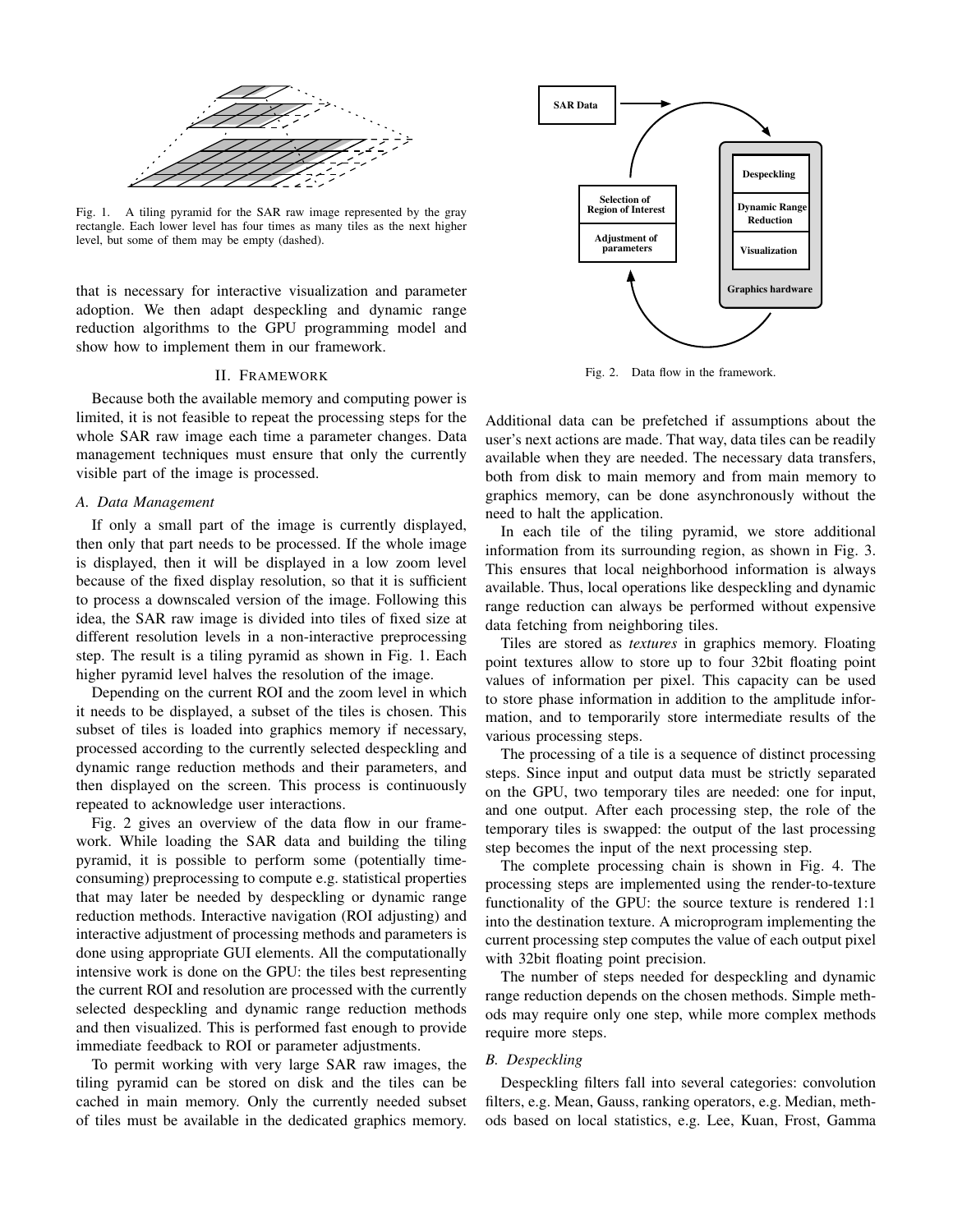

Fig. 3. A tile (dotted line) with an overlap area that includes information from neighboring tiles.

MAP, filters with adaptable masks, e.g. Oddy, and wavelet based methods, e.g. Soft Thresholding. The implementation of methods from each of these classes is described in the next paragraphs.

Simple convolution filters like the Mean and Gauss filters are easily implementable in the framework. A  $3\times3$  Mean filter, for example, can be implemented using one processing step. The microprogram gathers the information from the 9 pixels of the local neighborhood and computes the filtered output pixel. Mean and Gauss filters with larger masks can be implemented in a separable manner to increase performance. In this case, each filter needs two processing steps: one for the horizontal mask, and one for the vertical mask.

Methods based on local statistics interpret a local neighborhood (e.g.  $5\times 5$  or  $7\times 7$ ) as a sampling distribution, and compute sample mean and variance from it. The value of the output pixel is then computed based on the underlying assumptions about statistical properties of SAR data. The sample mean and variance can be computed in two steps in a separable manner. The computation of the output pixel can usually be included into the second step.

Some methods based on local statistics need additional values that are computed globally from the SAR raw image. For example, the method of Xiao et.al. [6] needs to compute global minimum and maximum deviation values. This cannot be done efficiently in the GPU microprograms due to the tilebased data management. Generally, there are three methods to solve this kind of problem: 1) Compute the values in the preprocessing step, while building the tiling pyramid, and pass them to the GPU microprograms as parameters. 2) Estimate the values based on a local neighborhood. This can be done within the GPU microprograms. 3) Treat the values as additional parameters and let the user adjust them. Although method 1 is the method of choice in order to achieve results that are comparable to the original algorithm, we found that method 3 also works reasonably well. Method 2 will lead to unintended differences in filter behaviour in different regions of the image. **Example 18** and the state of the state of the median state median state and the state of the state median state and the state of the median state median median state in the state median median state median would either wo

Ranking operators like the Median filter are based on sorting. This is still a hard problem on GPUs due to the constraints of the programming model. We implemented the separable approximation of the median filter. For each rectangular neighborhood, the median is approximated by first computing the median for each row, and then computing the median of these row medians. This can be done using two GPU



Fig. 4. A processing chain that prepares a tile for display using three despeckling (desp.) and two dynamic range reduction (d.r.r.) steps.

limit the filter to small mask sizes, or introduce the need for a sophisticated texture sorting algorithm [4].

In addition to the above, we also implemented a filter based on adaptable masks (Oddy [1]) and wavelet based Soft Thresholding [3], to show the implementability of these classes of methods in our framework.

#### *C. Dynamic Range Reduction*

Dynamic range reduction is used to map the high dynamic range of the SAR amplitude data to the lower dynamic range of the display device. Often, only a part of the dynamic range of the amplitude values is mapped to gray levels for this purpose, e.g. high peaks in the amplitude data are clamped to white.

Multiple possibilities exist for this mapping. Linear, logarithmic, or gamma-correction like are some that are commonly used. All of these methods transform one input value into one output value using a globally defined function. They can therefore easily be implemented using a single GPU microprogram.

More complex methods might take the local neighborhood of pixels into account and adapt themselves accordingly. This has the advantage that the visibility of important image details can be improved in certain areas. The disadvantage is that the resulting intensities in different regions are not directly comparable anymore.

As an example for such a local method, we adapted the Durand tone mapping operator [7] to work on SAR amplitude values instead of optical intensity values and integrated it in our framework as a single-step dynamic range compression operator. Analogous to the Xiao despeckling method, the Durand tone mapping operator needs to compute a global maximum value from the raw image. We replaced this value with a user-adjustable parameter.

In general, the task of dynamic range reduction of SAR data is related to the task of tone mapping of optical images. Tone mapping operators approximate the appearance of high dynamic range optical images on lower dynamic range displays. Many global and local techniques exist [8]. Examining which of these techniques are adaptable to SAR images is subject of future work.

#### III. RESULTS

Fig. 5 shows a screenshot of our framework. The user can interactively choose the ROI and zoom level in the upper left part of the application window. Despeckling and dynamic range reduction methods can be chosen and interactively